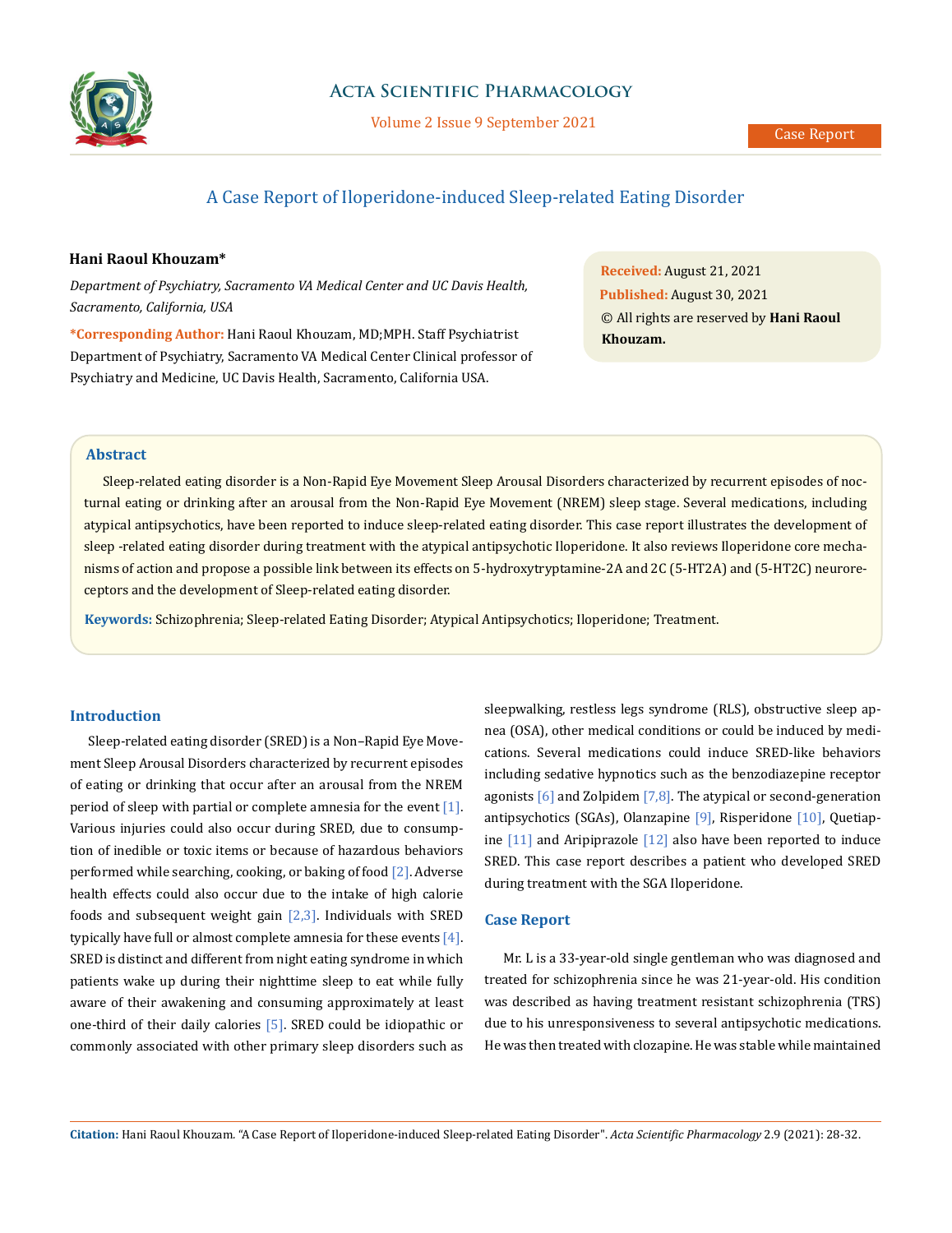on 750mg daily dose of clozapine. He did not develop any adverse effects to clozapine except for a moderate weight gain, which he accepted and counteracted further increase by eating a healthy diet and daily physical exercise. For the past 4 years he remained employed as a part time clerk in a local warehouse. He was admitted to the hospital due to symptoms suggesting (SARS-CoV-2) COVID-19 infection which included fever with chills, cough, difficulty breathing, fatigue, muscle aches, headache, sore throat and runny nose. His diagnosis was also confirmed by a positive COVID-19 testing. His physical examination did not reveal any abnormal findings, other infections, head injury, bone fractures or joint problems. A medical work-up including complete blood count (CBC), chemistry profile, urine analysis, urine screen for illicit drugs and thyroid function test were all normal. Given his pre-COVID-19 relatively good health status, he was discharged after receiving 5 days of medical support and oxygen therapy. Mr.L recovered from COVID-19 infection without any medical complications and was scheduled to be vaccinated in about 90 days from the time of his infection. Inadvertently he did not receive clozapine during his hospital stay. He also did not want to resume clozapine therapy because of his weight gain. His current weight was 177 lb., and he felt that given his 56" height, his weight should not exceed 150 lb. He began to experience paranoid thoughts and delusions about his neighbors using their mobile phones to spy on him. He also began to hallucinate and was hearing his deceased grandfather telling him to join him in the afterlife. His co-workers were concerned about his welfare because he stopped going to his place of employment and was refusing to eat for fears of being poisoned. He neglected his hygiene and looked disheveled with a gaunt appearance. Fortunately, he called his case manager at the local community mental health clinic and requested assistance because he "could no more bear" the fears of being poisoned and of hearing the voices of the dead.

Prior to clozapine therapy Mr. L was treated for multiple episodes of acute schizophrenia with several antipsychotic medications including Chlorpromazine, Haloperidol, Perphenazine, Fluphenazine, Risperidone, Quetiapine, and Olanzapine. He did not want to reinitiate Clozapine or any of his previously prescribed antipsychotic medications, but consented to a trial of Iloperidone, based on its relatively low potential for causing weight gain. He was started on Iloperidone 1 mg bid for one day, then increased to 2 mg bid on day 2, on day 3 the dose was raised to 4mg bid, and on the  $4<sup>th</sup>$  day, Iloperidone was raised to 6mg bid. He did not develop adverse effects to the total daily dose of Iloperidone 6mg twice a day which he continued to take for the following 21 days.

Mr. L was satisfied with Iloperidone effects in leading to the remission of the paranoid suspiciousness regarding his neighbors. He also experienced a relief from not hearing anymore voices. He began to care for his basic needs and resumed his employment at the warehouse where he was kindly welcomed back by his coworkers and his supervisor. He reported enjoying cleaning up his bedroom, grooming, buying his groceries and exercising. He was surprised to wake up tired every morning and to find his refrigerator almost empty from a week worth of food. The grocery store manager also commented that he has been buying extra food and was shopping for food almost daily and was wondering if his appetite has dramatically and unexpectedly increased. Mr. L clarified that he has not had an increased appetite but that he was gaining weight and did not know why his refrigerator was always empty in the morning. One of his co-worker suggested that he leaves his mobile telephone camera facing the refrigerator so it can record the nighttime events. He accepted the suggestion, and was astonished to see himself waking up at night and ravenously eating all the food that was in his refrigerator. He became distressed, overwhelmed, and experienced intense feelings of self-disgust toward his gluttonous behavior. He called his case manager and announced that "he may be losing his mind", and blamed Iloperidone for causing him to wake up and eat at night and also for causing him to gain 10 extra pounds and he wanted to stop taking it. He was afraid that without taking an antipsychotic medication, he will experience recurrence of paranoia, suspiciousness and hearing voices. He refused to reinitiate Clozapine therapy but accepted Ziprasidone as an alternative to Iloperidone. At the time of writing this report he has taken Ziprasidone for 12 days and has not been engaged in any SRED.

#### **Discussion**

Schizophrenia is a severe, lifelong mental disorder affecting around 1% of the world's population  $[13]$ . The disease is characterized by positive, negative, and cognitive symptoms, and can lead to significant functional impairment  $[1]$ . It is estimated that approximately one-fifth to one-half of patients have TRS [14]. While defining TRS has been a subject of debates and controversies, it is generally agreed by various clinical practice guidelines, that the lack of response to two different antipsychotics would qualify pa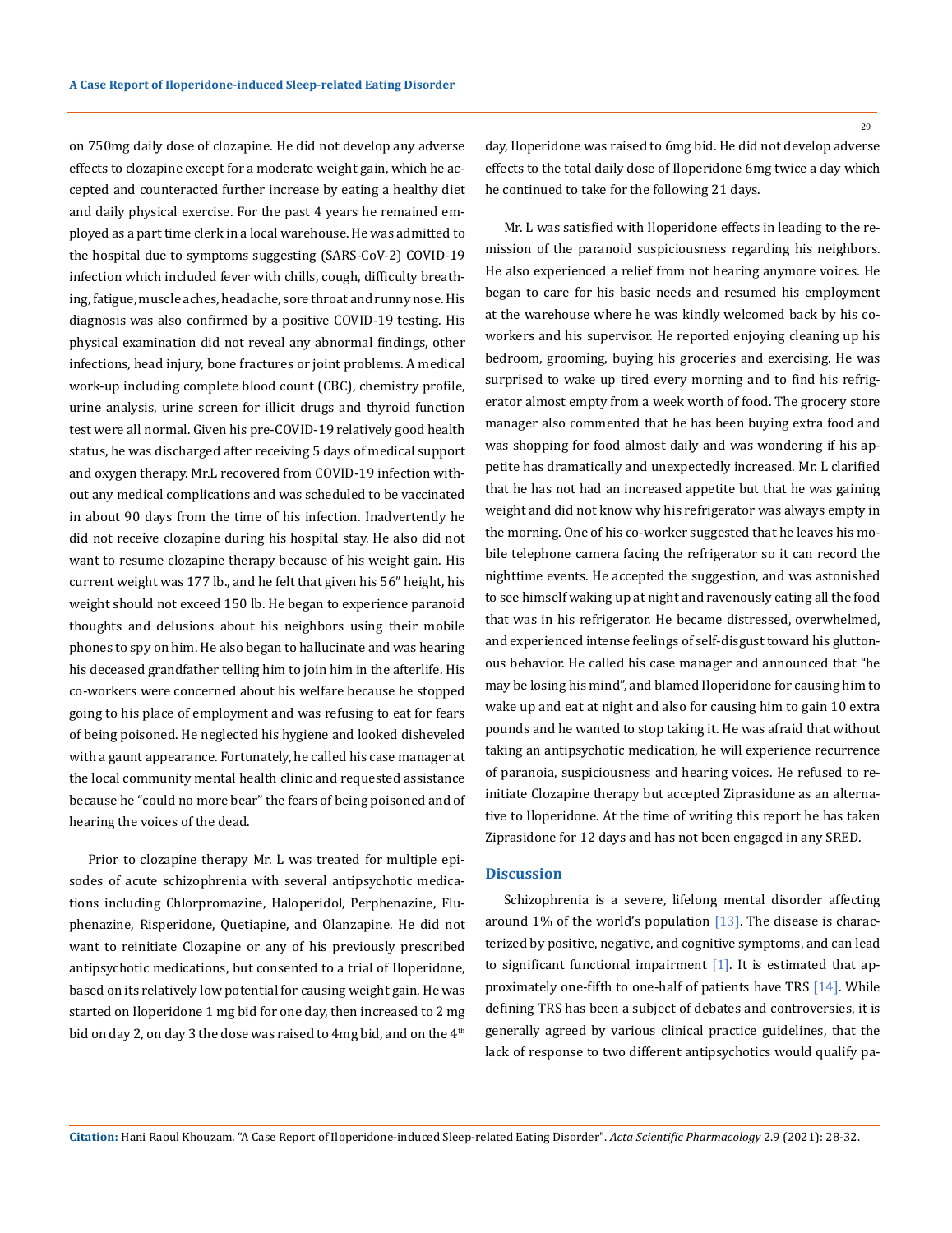tients of being classified as having TRS [15]. Clozapine when appropriately prescribed and, when well tolerated is considered the antipsychotic of first choice for TRS.

Mr. L had history of TRS that favorably responded to Clozapine until it was inadvertently interrupted during an episode of COV-ID-19 hospitalization and then his refusal of its initiation due to its effects on weight gain. The reemergence of an acute episode of TRS warranted treatment with the antipsychotic Iloperidone based on Mr. L choice, despite the lack of sufficient evidence about its effectiveness in TRS treatment. It is not yet determined if ongoing Ziprasidone treatment would also induce SRED and thus warranting ongoing monitoring for the development of this adverse event.

Iloperidone is an atypical SGA medication which was approved in May 2009 by the US Food and Drug Administration (FDA) for the acute treatment of schizophrenia in adults. It is a piperidinylbenzisoxazole derivative with its core mechanism of actions that are like other SGAs. It differs from other SGAs in that it affects a variety of 5-hydroxytryptamine-2A (5-HT2A), 2C( 5-HT2C), HT6 (5-HT6) serotonergic and D3, D4 dopaminergic receptors [16,17]. It also affects neurotransmission of norepinephrine with effects on  $\alpha$ 1-adrenergic receptors, with secondary effects on  $\alpha$ 1-2C noradrenergic receptors. It is believed that because of Iloperidone varied mechanism of actions, it can play a role in improving the negative and cognitive symptoms of schizophrenia and could provide the possibility of a unique and favorable side effects profile that may make it an alternative option for patients who have previously not tolerated or adequately responded to other available SGAs [15]. Iloperidone efficacy is like Haloperidol, Risperidone and Ziprasidone and seems to have minimal extrapyramidal side effects, weight gain and prolactin level elevation. Its drug to drug interactions through the CYP3A4 and CYP2D6 enzymes, along with its potential for QT prolongation, may limit its use in certain patients who are at risk of developing these potential adverse effects  $[15-17]$ . When slowly titrated to the desired therapeutic dose, Iloperidone is generally well tolerated, with a favorable safety profile, and could be an effective treatment option in patients with schizophrenia  $[15-17]$ . Its place in therapy and performance in TRS has not been established. The recommended target dose of Iloperidone is 12 to 24 mg/d, administered twice daily. The dose should be titrated over 4 days to reach a dose of 12 mg/d to minimize dizziness and/or orthostatic hypotension (starting with 1 mg bid, then 2 mg bid, 4 mg bid, and 6 mg bid). Slower titration may be necessary for patients who have

history or are at risk for orthostatic hypotension. Iloperidone can be administered without regard to meals. The optimal efficacious dose for Iloperidone is unclear but, given dose-related tolerability concerns, a dose of 12 mg/d may be best for most patients. The slow initial titration schedule and twice-daily dosing are considered potential disadvantages which could sway clinicians from considering Iloperidone as their first option for the treatment of schizophrenia [18].

The widespread mechanism of action of Iloperidone inferred its possible association with weight neutrality and made it a viable alternative for patients who are concerned about gaining weight with SGAs, such as it was the case with Mr. L. It is important for clinicians to recognize that certain patients will experience weight gain which occurs within the first weeks of treatment; therefore, awareness of this adverse event is essential when prescribing Iloperidone [19].

SRED is classified as an NREM- Sleep Arousal Disorders that is characterized by recurrent episodes of dysfunctional eating that occur after an arousal from the NREM sleep stage with partial or complete amnesia for the event  $[1,4]$ . SRED can be idiopathic or commonly associated with other primary sleep disorders such as sleepwalking, RLS, OSA, other clinical conditions, or use of certain medications such as benzodiazepine receptor agonists [6] Zolpidem  $[7,8]$  and the antipsychotics Olanzapine  $[9]$ , Risperidone  $[10]$ , Quetiapine [11] and Aripiprazole [12]. At the time of submitting this report it is not known if there are any published reports regarding Iloperidone induced SRED.

It is presumed that Mr. L developed SRED secondary to Iloperidone treatment since he did not have any other co-occurring NREM- Sleep Arousal Disorders such as sleepwalking, RLS, OSAS, other clinical conditions that could have caused his nocturnal overeating episodes. The mechanism of Iloperidone inducing SERD is not fully understood. It is proposed that its action on 5HT-2A and dopamine D2 receptors could have led to increased cortical dopamine release and influencing the serotonergic neurons of the dorsal raphe nucleus (DRN) in the brain stem which constitute an integral component for generation of NREM slow wave sleep (SWS) [20,21]. The maintenance of SWS is well coordinated with motor inhibition so that motor activity does not happen without arousal. The effects of Iloperidone on dopamine and serotonergic receptors

**Citation:** Hani Raoul Khouzam*.* "A Case Report of Iloperidone-induced Sleep-related Eating Disorder". *Acta Scientific Pharmacology* 2.9 (2021): 28-32.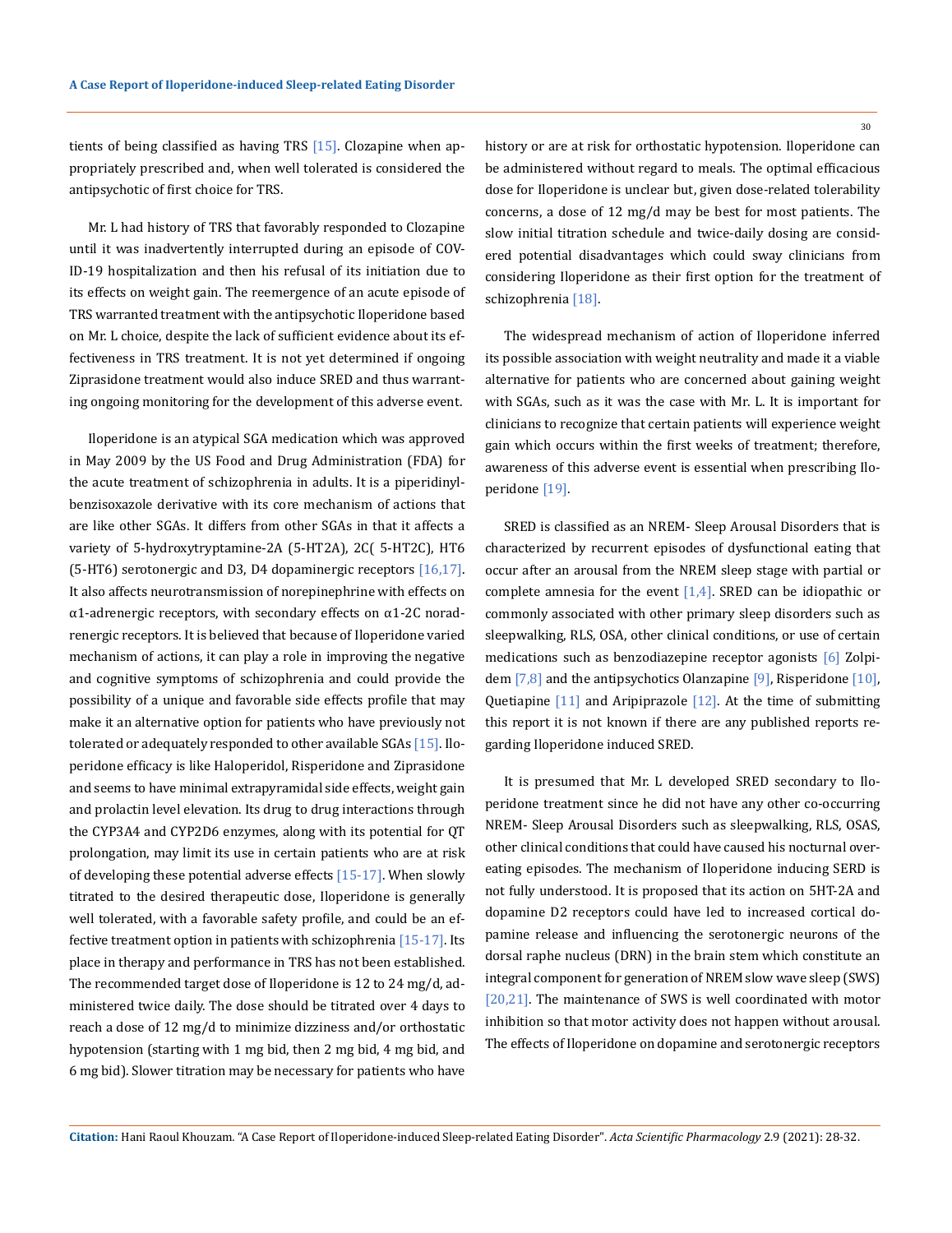could have prevented the motor inhibition, thus enabling the person to perform motor activities such as walking or eating during NREM without a complete arousal  $[19,20]$ . Another proposed effects could be related to Iloperidone effects on 5HT-2C neuroreceptors in the hypothalamus in regulating mood, anxiety, feeding, and reproductive behavior  $[22]$ . These effects could have also played a role in increasing appetite, food intake and subsequent weight gain [23]. Additionally, some patients treated with SGAs were also found to have elevated leptin levels [24]. Iloperidone effects on 5HT-2C, may cause leptin resistance in the hypothalamus, contributing to increased food intake and weight gain.

The proposed effects of Iloperidone on inducing SRED through its mechanisms of action on dopaminergic and serotonergic neuroreceptors have not been fully explored or confirmed in large scale randomized placebo control clinical trials and could only be admissible as hypothetical explanations of Mr. L development of SRED.

## **Conclusion**

In this case report a patient with TRS who had a good response and freedom from psychotic symptoms over a 4 years span while maintained on a daily 750 mg dose of clozapine relapsed and experienced recurrence of psychotic symptoms due to the inadvertent interruption of clozapine during a COVID-19 infection hospitalization. He was then treated with Iloperidone as an alternative to clozapine due to his refusal to initiate clozapine in the context of his concerns about gaining weight. Although Iloperidone lead to remission of the psychotic symptoms ;it was found to precipitate SRED which was presumed to be related to its effects on dopaminergic and serotonergic neuroreceptors. The atypical SGAs are frequently prescribed treatment of schizophrenia and other psychotic disorders due to their effectiveness and lack of cumbersome adverse effects, particularly with respect to their low incidence of inducing extrapyramidal symptoms. However, SGAs can induce other adverse effects including metabolic dysregulations and the possibility of developing SRED. Clinicians are thus encouraged and strongly advised to discuss the possibility of SRED as a potential adverse effect of the SGAs which could contribute to a slew of medical complications including increase in metabolic syndrome, weight gain, obesity, diabetes type 2, hyperlipidemia, cardiovascular events, and hypertension [25]. Knowledge of these risks is of crucial clinical importance for further monitoring and the institution of counteractive measures to reverse and minimize the impact

of these adverse effects on the overall health and the general wellbeing of patients. Although it is presumed that SRED was induced by Iloperidone ; randomized double blind placebo controlled clinical trials are needed to determine and confirm this causal correlation.

#### **Acknowledgments**

Sincere appreciation to Drs, Nabil R.L. Bechai, and Avak A. Howsepian for their support and my gratitude and thankfulness to my wife Lynn and children, Andrea and her husband Nic, and their daughter Abigail, Andrew and Adam, my sisters Hoda and Héla, and my brother Hadi and cousin Mona for their encouragement.

## **Disclaimers**

- The views described in this manuscript are those of the author and do not reflect the official policy of the The Sacramento VA Medical Center or The Department of Veterans Affairs or UC Davis Health.
- The demographic characteristics described in this case report do not reveal the patient's true identity, and they have been changed in compliance with the clinical guidelines of protecting patients' rights to confidentiality and for maintaining the integrity and accountability of medical records.

## **Bibliography**

- 1. American Psychiatric Association. The Diagnostic and Statistical Manual of Mental Disorders: DSM-5. Washington, DC: American Psychiatric Association (2013).
- 2. Chiaro G., *et al*[. "Treatment of sleep-related eating disorder".](https://pubmed.ncbi.nlm.nih.gov/26037737/)  *[Current Treatment Options in Neurology](https://pubmed.ncbi.nlm.nih.gov/26037737/)* 17.8 (2015): 361.
- 3. [Inoue Y. "Sleep-related eating disorder and its associated con](https://pubmed.ncbi.nlm.nih.gov/25495278/)ditions". *[Psychiatry Clinical Neuroscience](https://pubmed.ncbi.nlm.nih.gov/25495278/)* 69.6 (2015): 309- [320.](https://pubmed.ncbi.nlm.nih.gov/25495278/)
- 4. American Academy of Sleep Medicine. The International Classification of Sleep Disorders: diagnostic and coding manual. 2nd ed. Westchester, IL: American Academy of Sleep Medicine (2005).
- 5. Schenck CH., *et al*[. "Sleep-related eating disorders: polysom](https://pubmed.ncbi.nlm.nih.gov/1759095/)[nographic correlates of a heterogeneous syndrome distinct](https://pubmed.ncbi.nlm.nih.gov/1759095/)  [from daytime eating disorders".](https://pubmed.ncbi.nlm.nih.gov/1759095/) *Sleep* 14 (1991): 419-431.

31